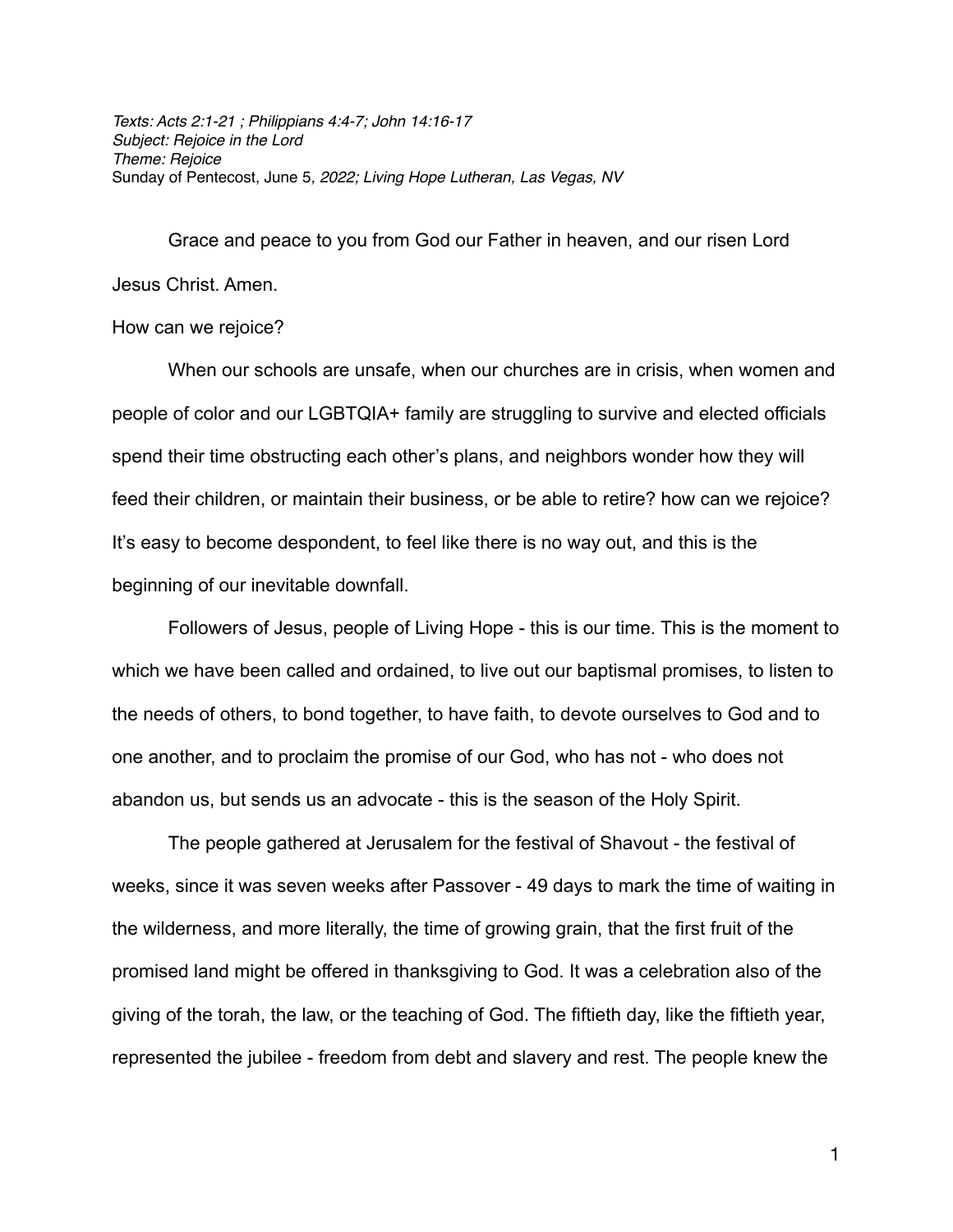Spirit already - she was the wind that hovered over the waters, the voice of the prophets, and the presence of God in the world.

This is a reminder that the Spirit is uncontrollable: she blows where she will and moves God's people, often uncomfortably from stagnation to action, from isolation to community, from pain into healing. We've been through so much already - not just a pandemic - two years of exhaustion, gasping for breath, hiding from the world, where nurses and doctors and teachers and frontline workers were pushed past their limits to continue to serve in unimaginable conditions, but we've been through more - drought and fires, economic collapse, violence in the streets and wars between nations, 400 years of slavery and the ongoing effects of patriarchy and white supremacy - this nation, we the people have been through it and yet we survive. We are resilient in the face of danger and threats, we struggle and we overcome, we are empowered and healed and held by our God of strength who calls us not to have a Spirit of fear, but a Spirit of Joy! it is the power of the Holy Spirit that helps us all to persevere when times are difficult.

The Spirit is blowing in this church. Over the past six months, events took place in the Sierra Pacific synod - the one based in Sacramento that includes the Northern part of our state as well - that culminated with the dismissal of a Latino mission pastor on the day of the feast of Guadalupe, a day of particular significance, especially for people of Mexican descent. This was followed by accusations of acts of racism, abuse, bullying, and more. After months of pushback from people around the country, the churchwide office formed a 'listening panel' to hear the stories and experiences of the people of Misión Latina Luterana. The bishop of that synod, Bishop Meghan Rohrer while not brought up on disciplinary action, has been asked to resign by our presiding

2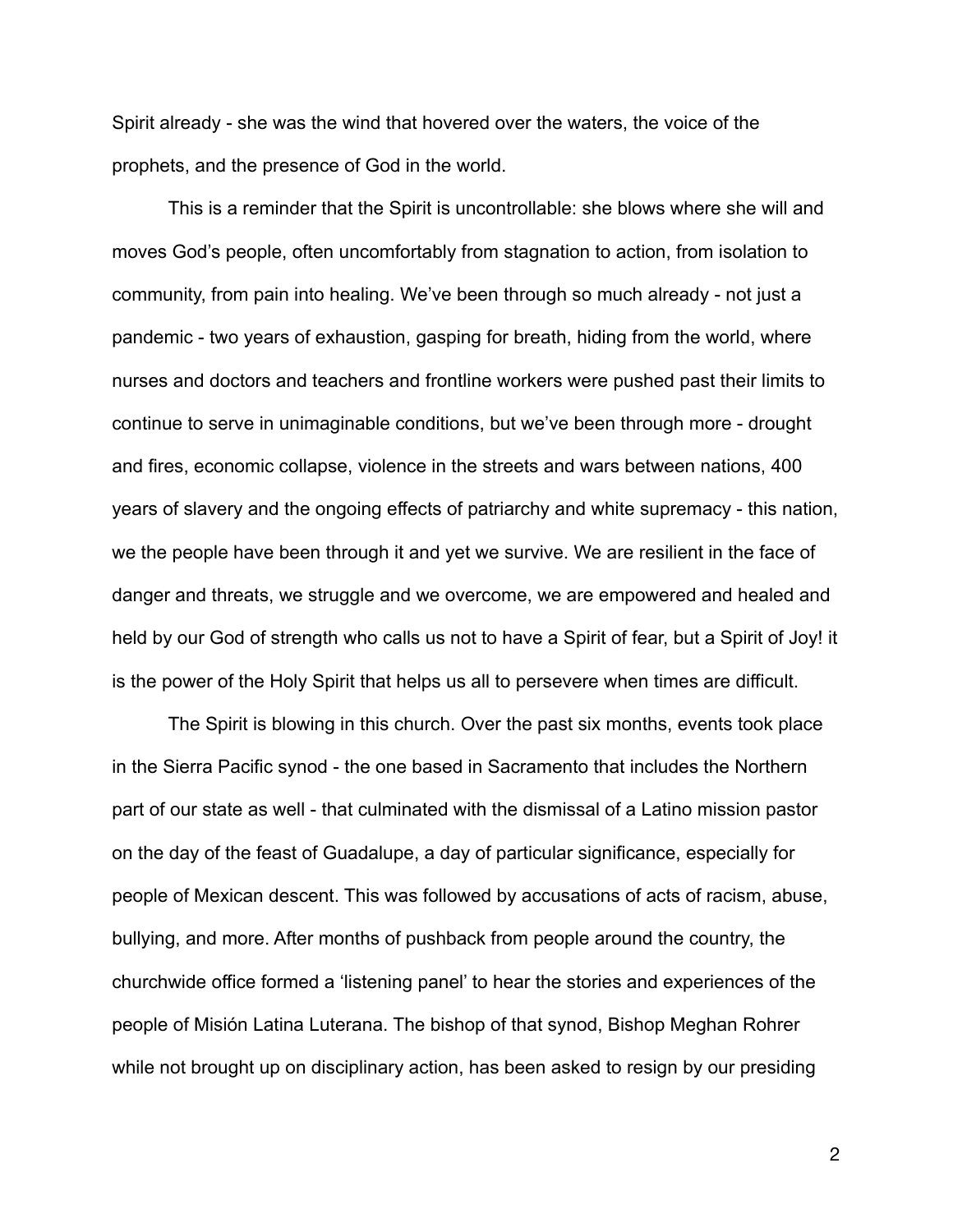bishop, Bp. Elizabeth Eaton. The report from the listening team, which was initially kept private, was released last week. It included information and conclusions that were shocking to some, and perhaps not taken seriously enough by the Churchwide office, causing many of our colleagues to ask for the presiding bishop to resign.

I have not spoken out on this issue, feeling that I didn't have all the information, or a deep enough understanding of the events, or that I wasn't a part of that synod, but we are one church. We are one body of Christ, and right now the body is bent, and broken, and suffering. This will likely be covered at our upcoming synod assembly, and certainly at the churchwide assembly in Columbus this August. There's no easy fix. How can we rejoice?

In this church we confess: we have not loved God with our whole hearts. We have not loved our neighbors as ourselves. We know we will never get it all right, but the church, as a denomination needs to be better about welcoming and including God's people of color and our LGBTQIA+ siblings, speaking up for the marginalized, and putting our faith into action in meaningful ways without protecting the powerful, upholding standards of niceness, or bowing to whiteness in a way that harms our neighbors and the ones we serve.

The good news is we are one body whose unity is not in denominations, or flags, or skin tone, but in Christ Jesus. We are all equally called to the foot of the cross to repent for the ways we have failed one another. We are all forgiven and freed to radical love and rejoicing for the gifts God has given. And we *have* been called to persevere through hardship, to trust that God is God and we are not, that Christ is Lord and we are not, and that we are bound to one another in a spirit of love. This is the Spirit that blows

3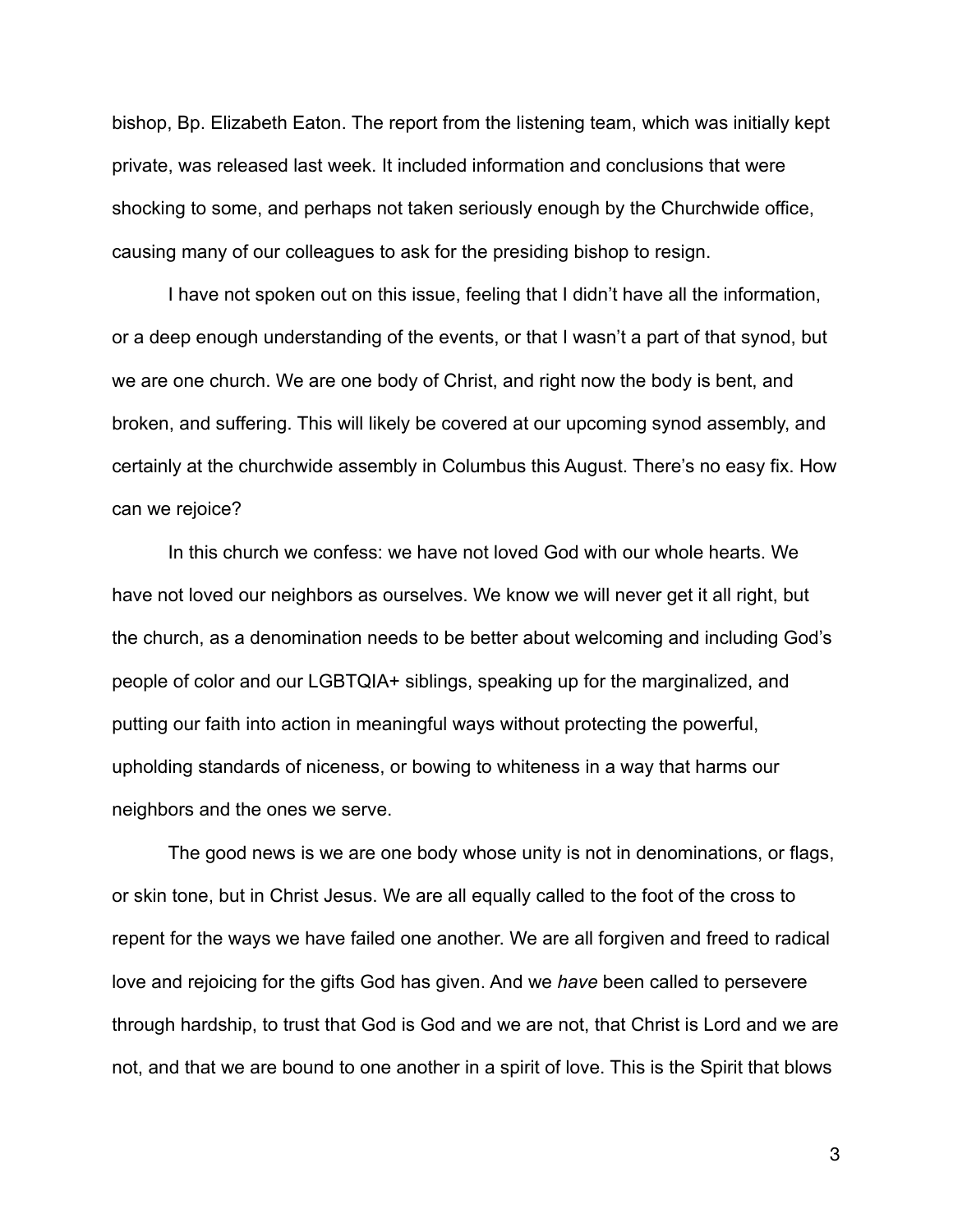through the world every moment of every day, sustaining us in our walk of life, connecting us to God and to one another, cleansing us from all unrighteousness, forgiving us our failures, and making us into something new. Status quo is not an option. We are not going back to the good ol' days. We are the church here and now and we are being made and remade by the Spirit of God that is still speaking to us and through us.

Two summers ago, we saw the power of righteous anger over police violence and the death of George Floyd spill into our streets and the streets of cities all over this country. Many were offended by the destruction and violence that seemed to contradict the goals of those who showed up to protest. Others were offended that those in power failed to act in meaningful ways to end systemic injustice. We still are without answers to many of the problems that we face as a nation and a church. We lament for the violence that we see in schools, workplaces, supermarkets, and streets. We mourn and pray for the innumerable families who have now had to bury their children after a school shooting, and those who have lost their loved ones because of someone with a gun. We can blame God and shake our fists and wonder why God hasn't fixed this stuff for us. Paul could have done that as he sat imprisoned for proclaiming Jesus Christ across the known world. Instead, he tells the people to rejoice at all times. At all times! This is not a version of toxic positivity that views the world through rose-colored glasses but sees the world as it is and puts trust fully in God to give the power to bring about change. Do not worry and bring your requests to God. Trust that God is still at work in the world and in us. And there is work to do.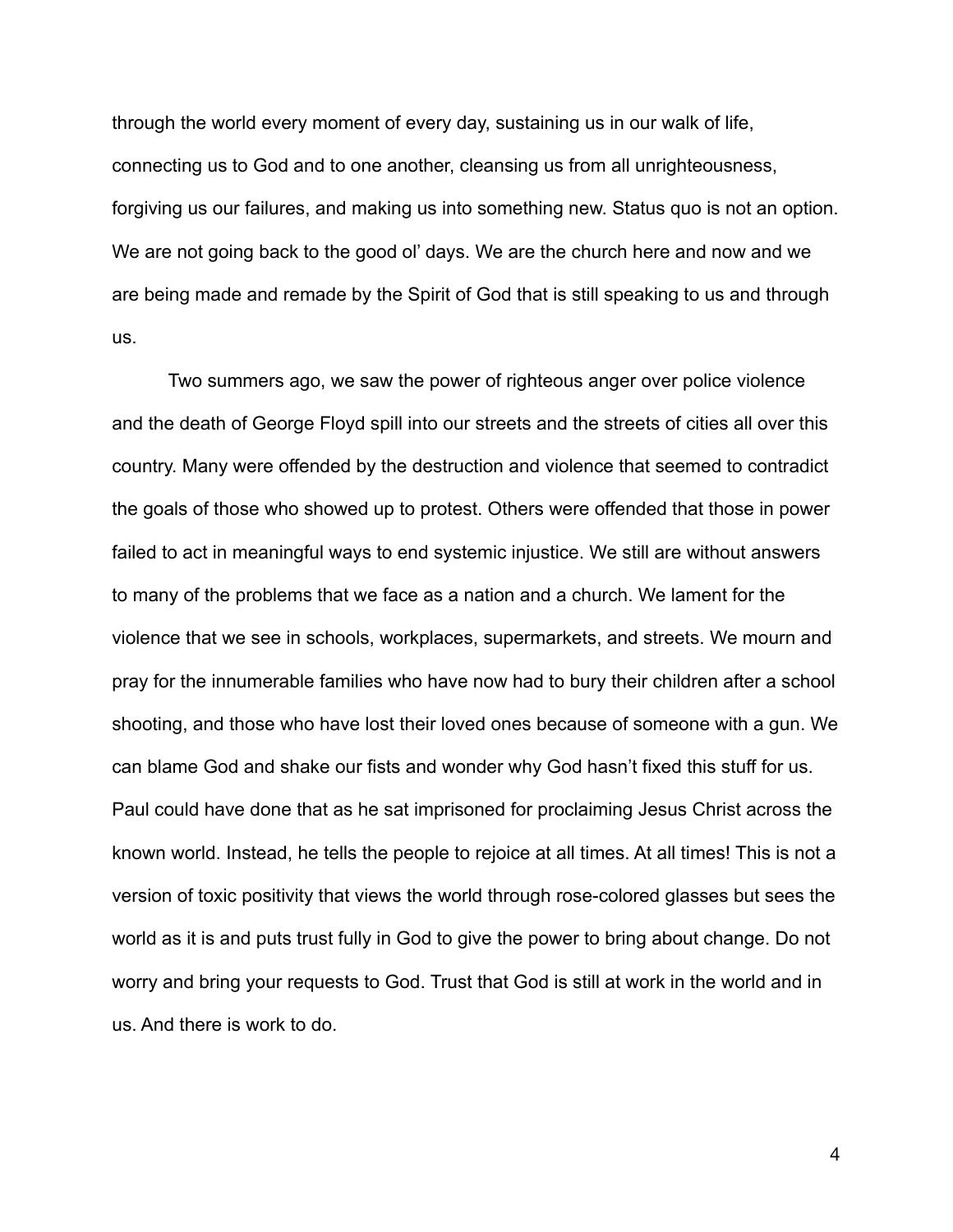There is no doubt that we are in the midst of a major upheaval - okay many of them - but we can take it as a blessing: The Spirit is blowing. The Spirit is moving in us. We are not without tools at our disposal. Each one of us has gifts to use and share in our community to lighten the load of the people we meet. YOU have a meaningful role in the healing of our community: What do you think it is? What is it that is in you, that occupies your time, that feeds you? What is activating and inspiring to you? What do you do?

We worship. We pray. We share what we have. We accompany, teach, listen, accompany, advocate, repent, forgive, and love. We are parents and grandparents, siblings, neighbors, helpers, healers, feelers, and friends called by God to live in this kingdom, to gather as the church, to be light in the world. That is what we have been given - all this and more! We have been welcomed, loved, and provided for. We have been accepted and entrusted with gifts and responsibilities, we have been named and claimed by the Holy one who sees past all our failures and fears and awakens us again and again to be who we were created to be: children of God. The Spirit that accompanied Israel through the wilderness, that called and spoke through the prophets, that fell on the assembly in Jerusalem, and on each of us in our baptism will not leave us where we are, but bring us into God's preferred future.

For the opportunity to live and breathe and move and for the knowledge that we are not alone - for this we can rejoice!

For the power to learn and heal and forgive, for where we've been and where we're going we can rejoice!

5